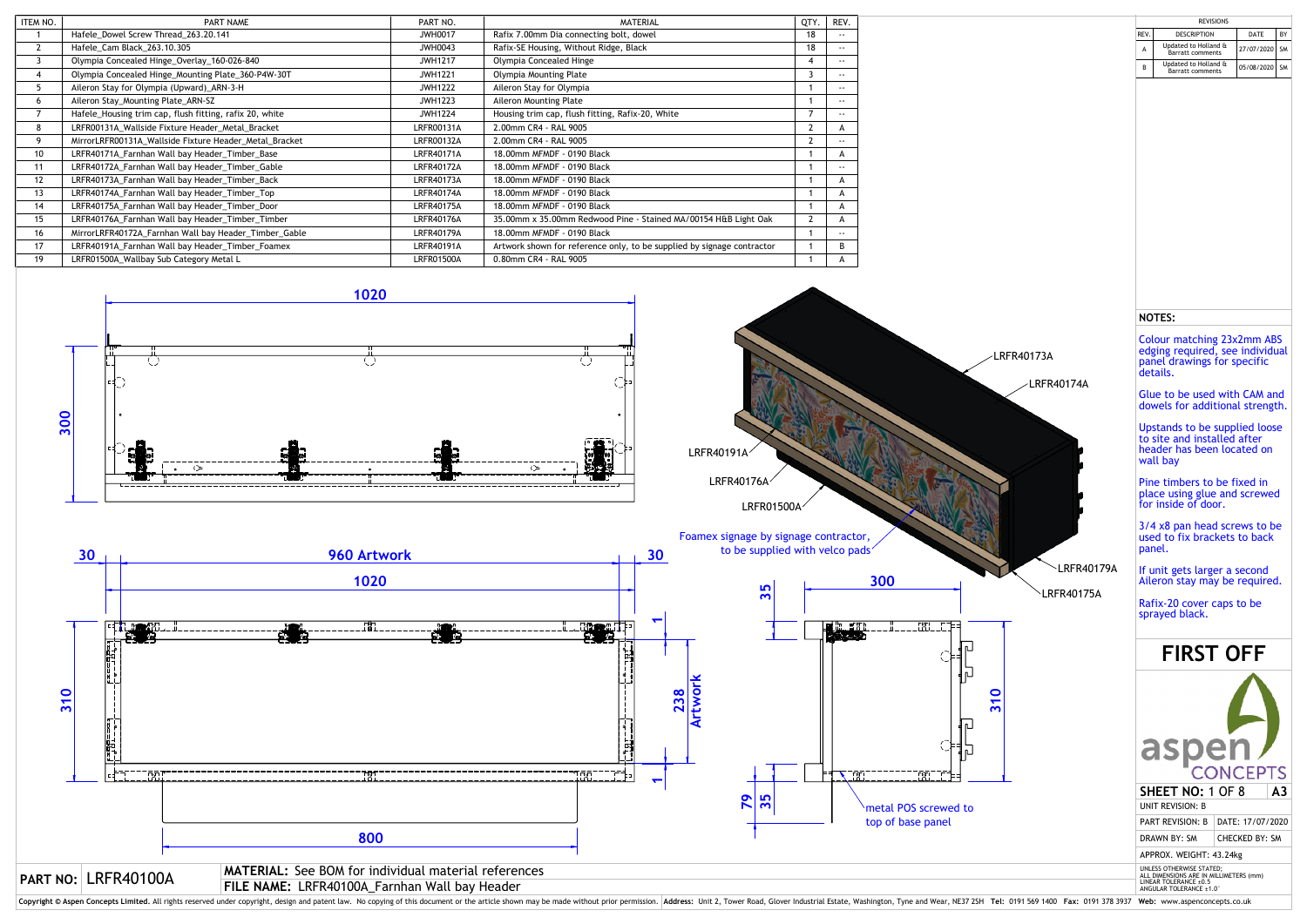

Copyright © Aspen Concepts Limited. All rights reserved under copyright, design and patent law. No copying of this document or the article shown may be made without prior permission. Address: Unit 2, Tower Road, Glover Ind

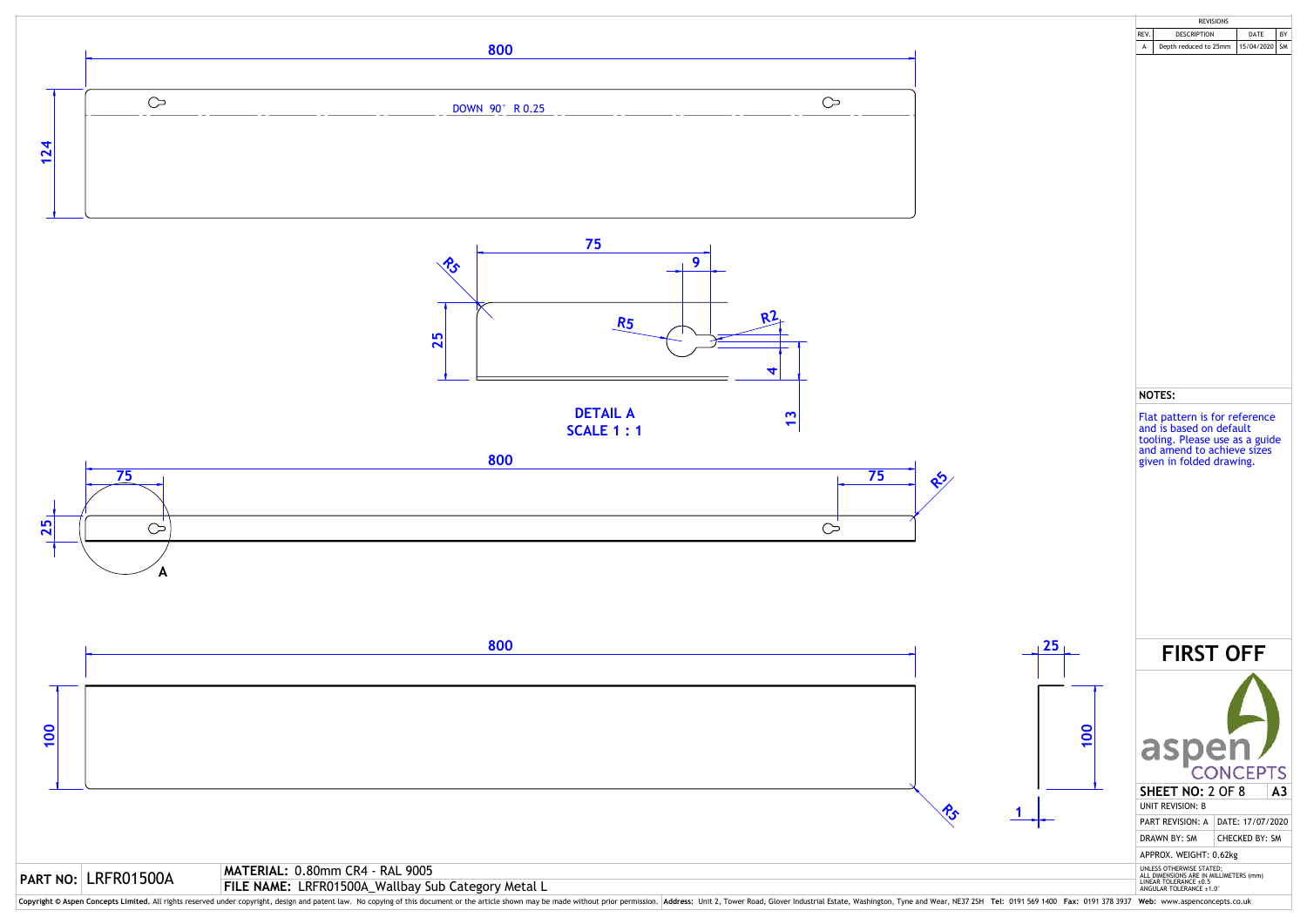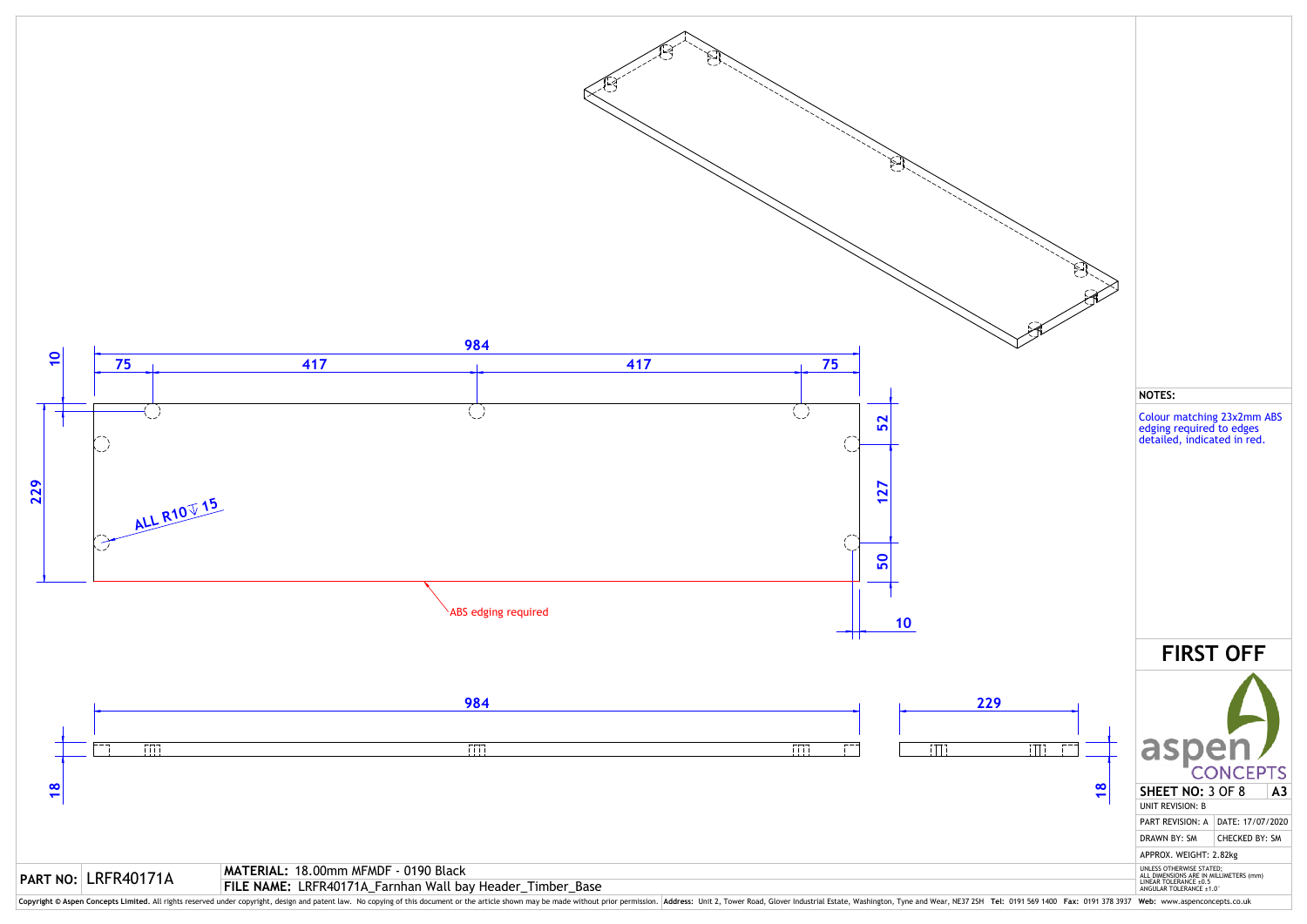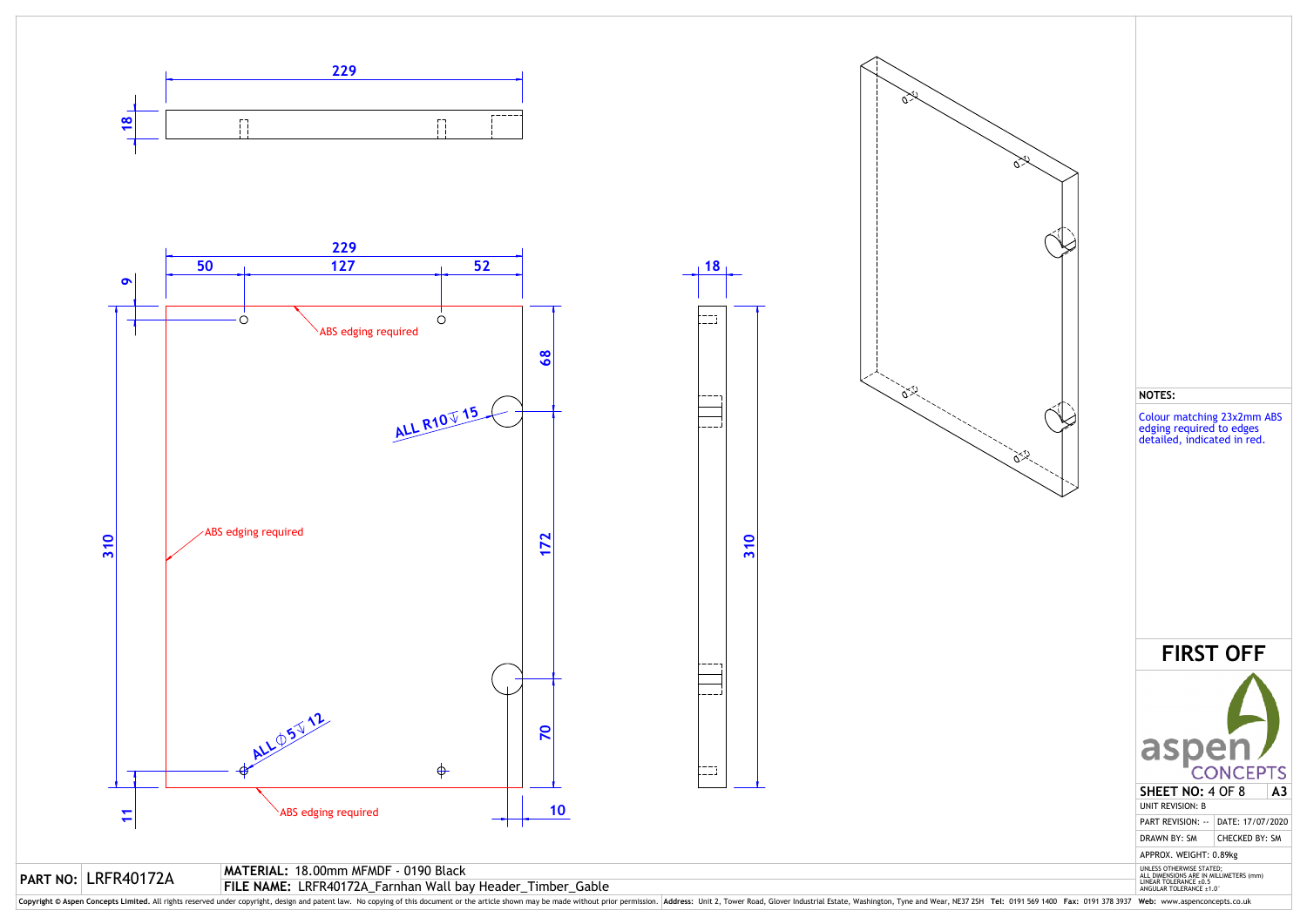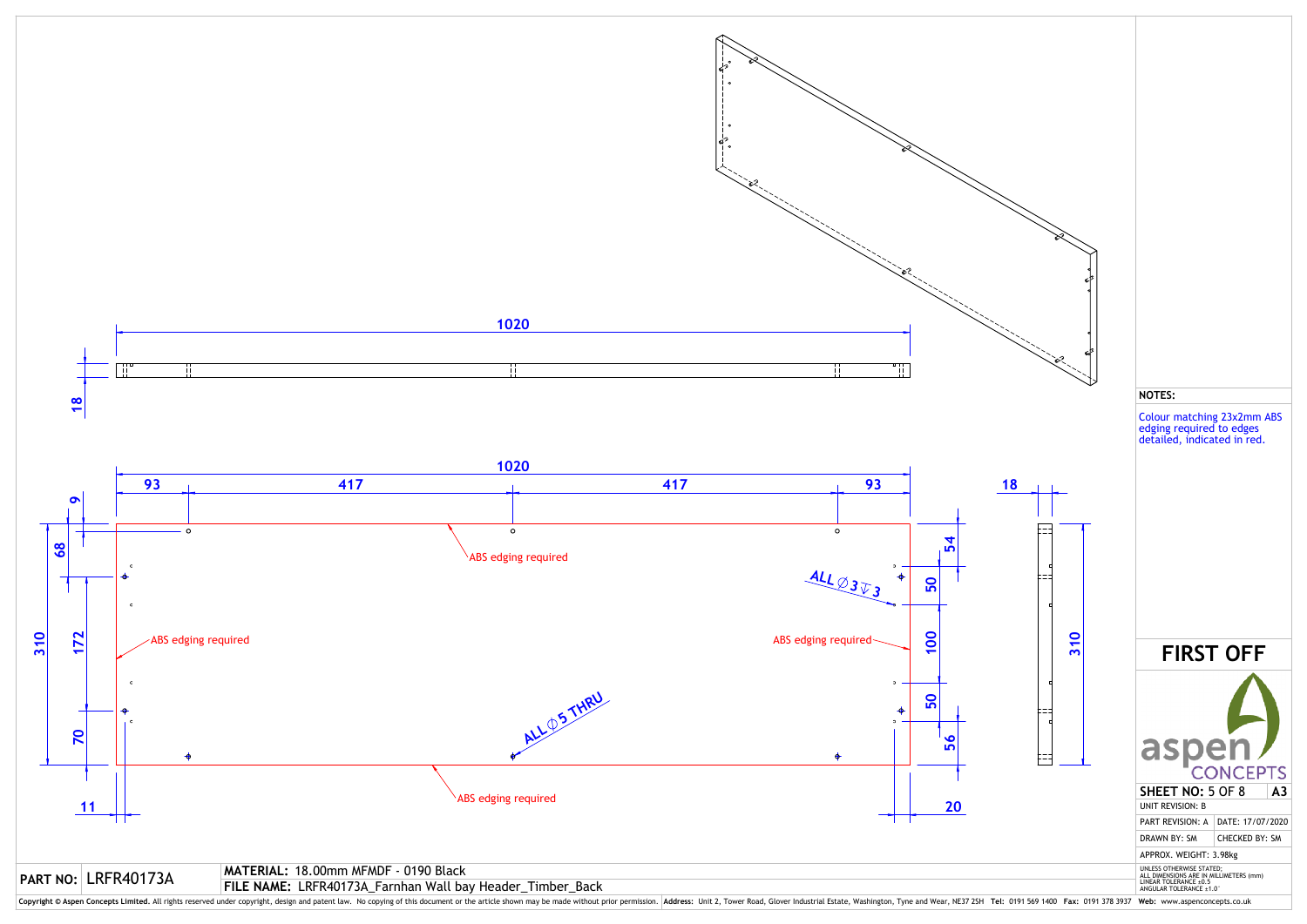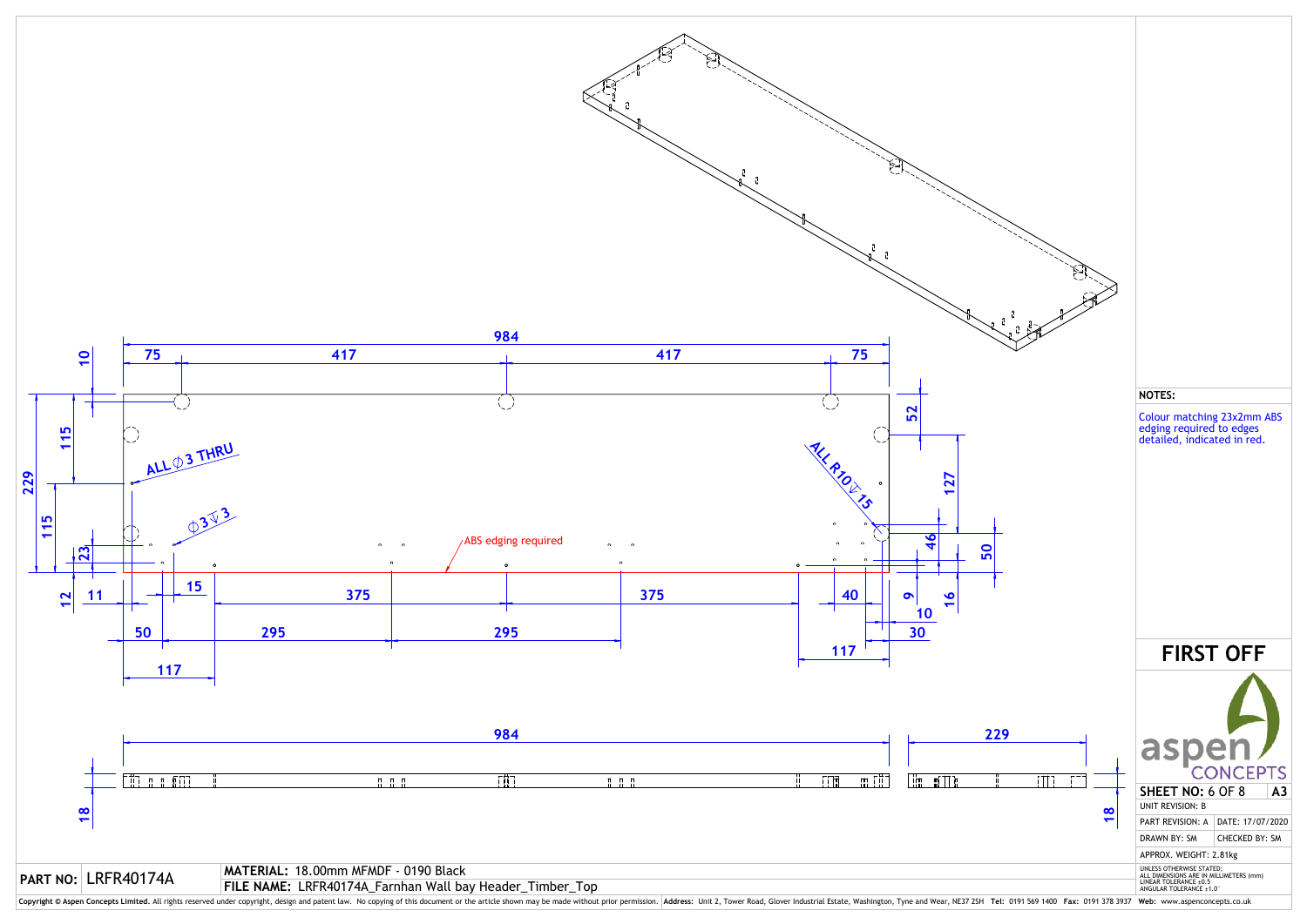